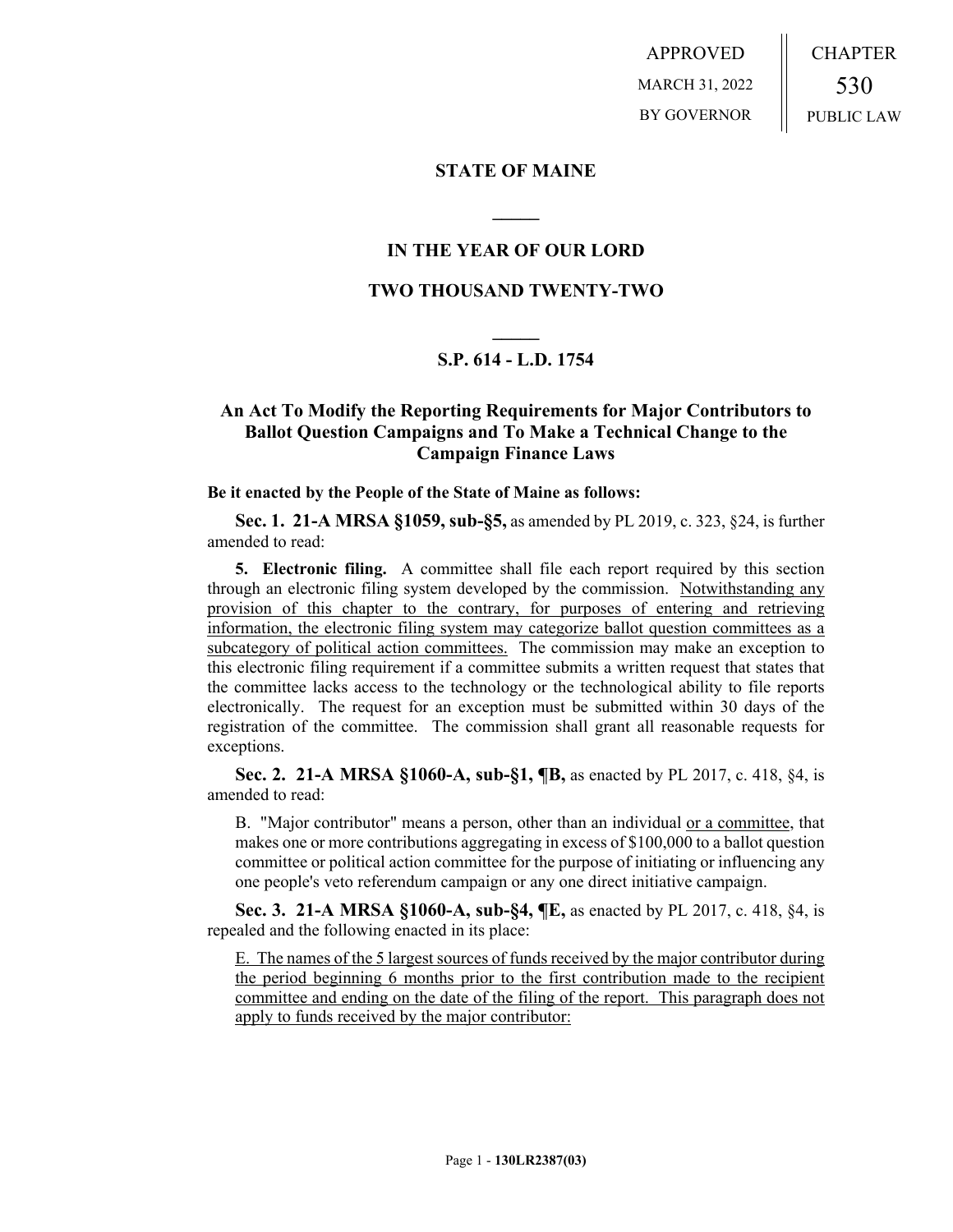(1) That are restricted to purposes that are unrelated to a people's veto referendum or direct initiative campaign in the State;

(2) In the ordinary course of the major contributor's regular trade or business or as investment income; or

(3) If the source of the funds provided no more than \$5,000 to the major contributor during the relevant period of time; and

**Sec. 4. 21-A MRSA §1060-A, sub-§5,** as enacted by PL 2017, c. 418, §4, is repealed and the following enacted in its place:

**5. Noncompliance.** The commission may assess a civil penalty against a person that does not comply with the requirements of this section. The preliminary penalty is 10% of the total contributions required to be reported or \$50,000, whichever is less, for:

A. A recipient committee that fails to provide timely notice to a major contributor under subsection 2;

B. A recipient committee that fails to provide a copy of the notice to the commission under subsection 2. If the commission assesses a penalty under paragraph A, the commission may not also assess a penalty under this paragraph; and

C. A major contributor that fails to file a timely report required under this section or that files a report that does not substantially conform to the disclosure requirements of this section or rules adopted under this section.

**Sec. 5. 21-A MRSA §1060-A, sub-§6** is enacted to read:

**6. Waiver request; final penalty.** Not later than the 14th calendar day after the date the person receives notice of the preliminary penalty from the commission under subsection 5, the person may request a waiver of the penalty in full or in part. In considering a request for a waiver under this subsection, the commission shall consider:

A. For violations under subsection 5, paragraphs A and B:

(1) Whether, as a result of the late notice, the due date for a report required by this subchapter is later than if a timely notice had been received;

(2) Whether the recipient committee made a bona fide effort to provide notice to the major contributors;

(3) The amount of the contributions required to be reported; and

(4) Other relevant factors; and

B. For violations under subsection 5, paragraph C:

(1) The failure of the recipient committee to provide notice of the reporting requirement to the major contributor;

(2) The number of days the report is late;

(3) The amount of the contributions required to be reported; and

(4) Other relevant factors.

A person requesting a determination on a waiver may either appear in person or designate a representative to appear on the person's behalf or may submit a sworn statement